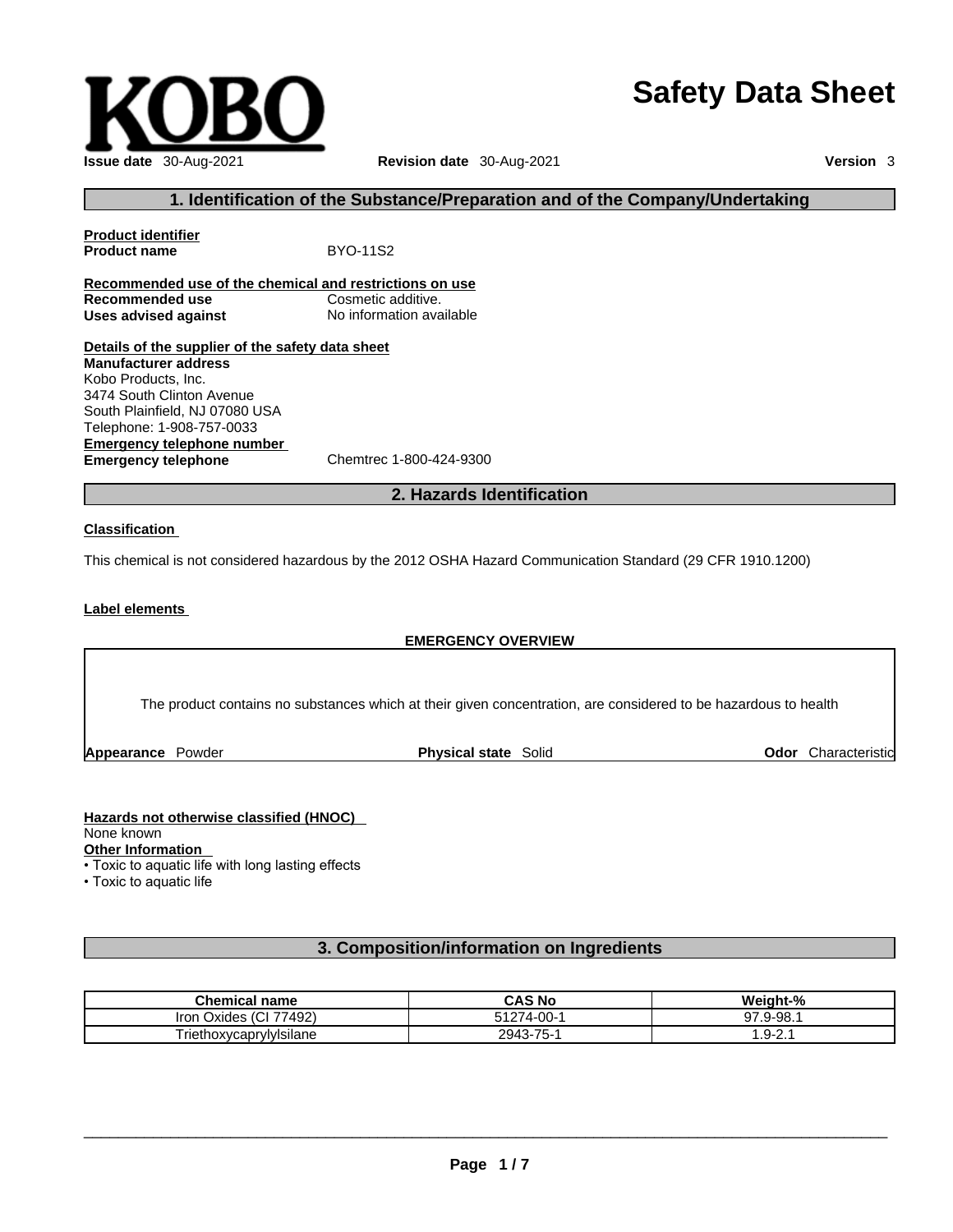| <b>First aid measures</b>                                                  |                                                                                                                                    |  |
|----------------------------------------------------------------------------|------------------------------------------------------------------------------------------------------------------------------------|--|
| General advice                                                             | If symptoms persist, call a physician.                                                                                             |  |
| Eye contact                                                                | Rinse immediately with plenty of water, also under the eyelids, for at least 15 minutes. If<br>symptoms persist, call a physician. |  |
| Skin contact                                                               | Wash off immediately with soap and plenty of water while removing all contaminated<br>clothes and shoes.                           |  |
| Inhalation                                                                 | Remove to fresh air. If breathing is irregular or stopped, administer artificial respiration.                                      |  |
| Ingestion                                                                  | If swallowed, do not induce vomiting: seek medical advice immediately and show this<br>container or label.                         |  |
| Self-protection of the first aider                                         | Use personal protective equipment as required.                                                                                     |  |
| Most important symptoms and effects, both acute and delayed                |                                                                                                                                    |  |
| Symptoms                                                                   | No known effects under normal use conditions.                                                                                      |  |
| Indication of any immediate medical attention and special treatment needed |                                                                                                                                    |  |
| Note to physicians                                                         | Effects of exposure (inhalation, ingestion or skin contact) to substance may be delayed.                                           |  |
|                                                                            |                                                                                                                                    |  |

**4. First aid measures** 

# **5. Fire-fighting measures**

# **Suitable extinguishing media**

Use extinguishing measures that are appropriate to local circumstances and the surrounding environment.

**Unsuitable extinguishing media** No information available.

# **Specific hazards arising from the chemical**

None in particular.

**Explosion data Sensitivity to mechanical impact** None. **Sensitivity to static discharge** None.

**Protective equipment and precautions for firefighters** Use personal protective equipment as required.

# **6. Accidental release measures**

#### **Personal precautions, protective equipment and emergency procedures**

| <b>Personal precautions</b>                          | Use personal protective equipment as required. Avoid contact with eyes. Wash thoroughly<br>after handling. |  |
|------------------------------------------------------|------------------------------------------------------------------------------------------------------------|--|
| For emergency responders                             | Use personal protective equipment as required.                                                             |  |
| <b>Environmental precautions</b>                     | Collect spillage. Do not allow into any sewer, on the ground or into any body of water.                    |  |
| Methods and material for containment and cleaning up |                                                                                                            |  |
| <b>Methods for containment</b>                       | Prevent further leakage or spillage if safe to do so.                                                      |  |
| Methods for cleaning up                              | Avoid creating dust. Sweep up and shovel into suitable containers for disposal.                            |  |
| Prevention of secondary hazards                      | Clean contaminated objects and areas thoroughly observing environmental regulations.                       |  |
|                                                      |                                                                                                            |  |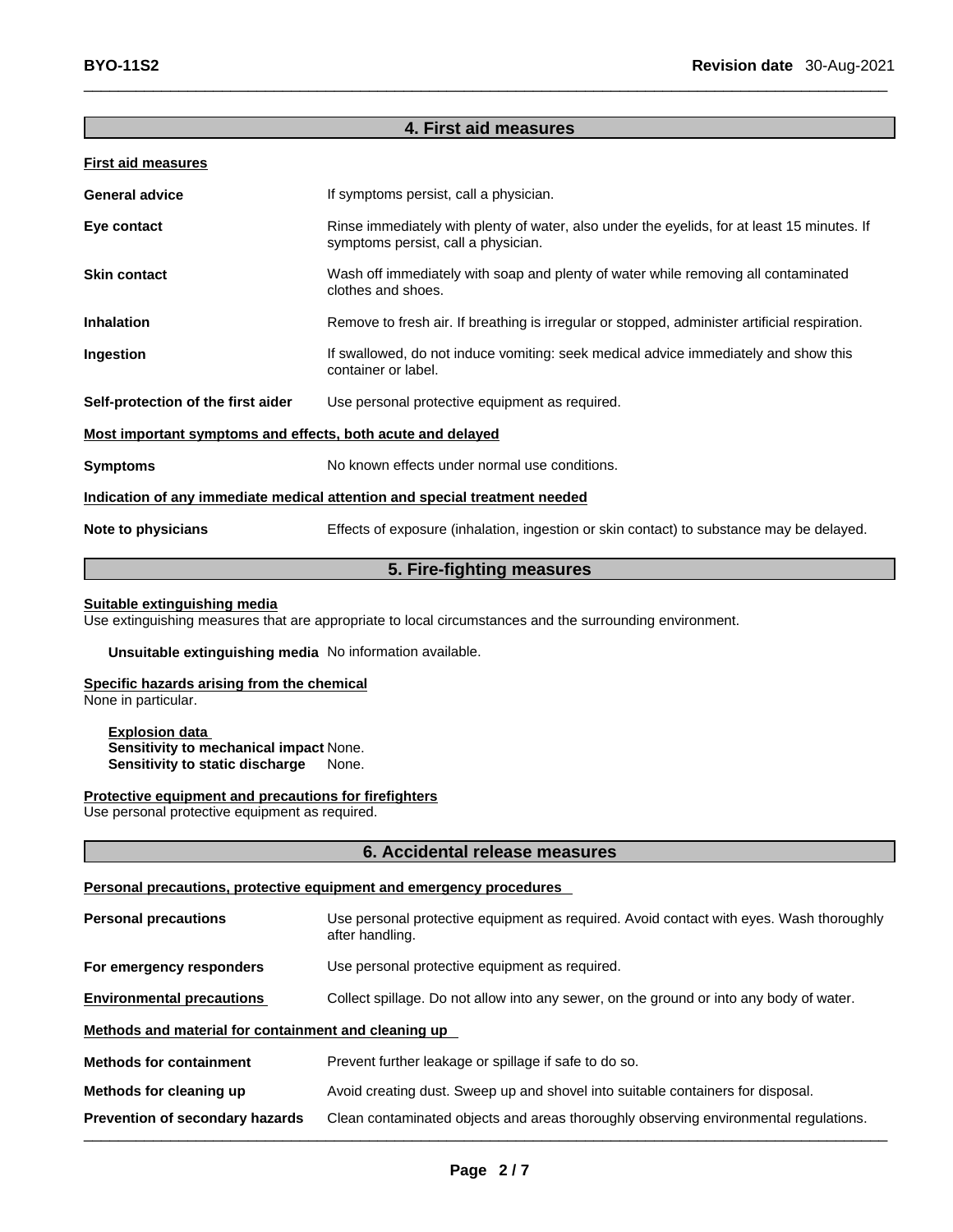|                                                              | 7. Handling and Storage                                                                                              |
|--------------------------------------------------------------|----------------------------------------------------------------------------------------------------------------------|
| <b>Precautions for safe handling</b>                         |                                                                                                                      |
| Advice on safe handling                                      | Use personal protective equipment as required. Use only in well-ventilated areas. Wash<br>thoroughly after handling. |
| Conditions for safe storage, including any incompatibilities |                                                                                                                      |
| <b>Storage conditions</b>                                    | Keep container tightly closed in a dry and well-ventilated place. Store at ambient conditions.                       |
| Incompatible materials                                       | Strong oxidizing agents. Strong acids.                                                                               |
|                                                              | 8. Exposure Controls/Personal Protection                                                                             |
| <b>Control parameters</b>                                    |                                                                                                                      |
| <b>Exposure guidelines</b>                                   | Not applicable.                                                                                                      |
| <b>Appropriate engineering controls</b>                      |                                                                                                                      |
| <b>Engineering controls</b>                                  | Ensure adequate ventilation, especially in confined areas.                                                           |
|                                                              | Individual protection measures, such as personal protective equipment                                                |
| <b>Eye/face protection</b>                                   | Wear safety glasses with side shields (or goggles).                                                                  |
| Skin and body protection                                     | Wear protective gloves and protective clothing.                                                                      |
| <b>Respiratory protection</b>                                | In case of insufficient ventilation, wear suitable respiratory equipment.                                            |
| <b>General hygiene considerations</b>                        | Handle in accordance with good industrial hygiene and safety practice. Wash contaminated<br>clothing before reuse.   |

# **9. Physical and Chemical Properties**

# **Information on basic physical and chemical properties**

| <b>Physical state</b>           | Solid              |                          |                          |
|---------------------------------|--------------------|--------------------------|--------------------------|
| Appearance                      | Powder             | Odor                     | Characteristic           |
| Color                           | Yellow             | <b>Odor threshold</b>    | No information available |
| <b>Property</b>                 | Values             | Remarks • Method         |                          |
| рH                              |                    | No information available |                          |
| Melting point / freezing point  |                    | No information available |                          |
| Boiling point / boiling range   |                    | No information available |                          |
| <b>Flash point</b>              |                    | No information available |                          |
| <b>Evaporation rate</b>         |                    | No information available |                          |
| Flammability (solid, gas)       |                    | No information available |                          |
| Flammability limit in air       |                    |                          |                          |
| <b>Upper flammability limit</b> |                    | No information available |                          |
| Lower flammability limit        |                    | No information available |                          |
| Vapor pressure                  |                    | No information available |                          |
| Vapor density                   |                    | No information available |                          |
| <b>Specific gravity</b>         |                    | No information available |                          |
| <b>Water solubility</b>         | Insoluble in water |                          |                          |
| Solubility in other solvents    |                    | No information available |                          |
| <b>Partition coefficient</b>    |                    | No information available |                          |
| <b>Autoignition temperature</b> |                    | No information available |                          |
|                                 |                    |                          |                          |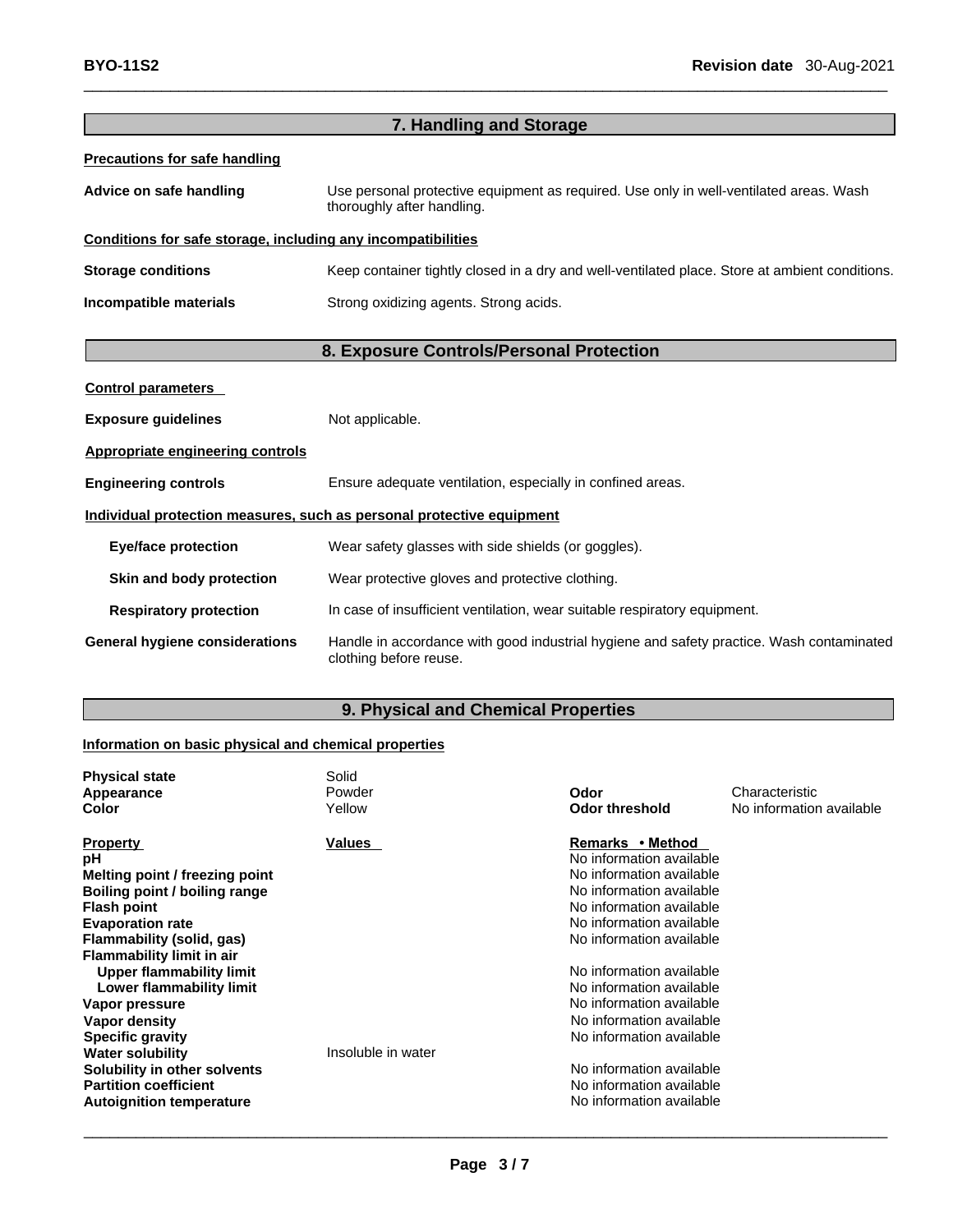\_\_\_\_\_\_\_\_\_\_\_\_\_\_\_\_\_\_\_\_\_\_\_\_\_\_\_\_\_\_\_\_\_\_\_\_\_\_\_\_\_\_\_\_\_\_\_\_\_\_\_\_\_\_\_\_\_\_\_\_\_\_\_\_\_\_\_\_\_\_\_\_\_\_\_\_\_\_\_\_\_\_\_\_\_\_\_\_\_\_\_\_\_ **BYO-11S2 Revision date** 30-Aug-2021

**Hyphen**<br> **Kinematic viscosity**<br> **Kinematic viscosity**<br> **No information available Kinematic viscosity** 

**Other Information**

**Softening point**<br> **Molecular weight**<br> **Molecular weight**<br> **Molecular weight**<br> **Molecular weight Molecular weight Molecular Weight** No information available<br> **VOC Content (%)** No information available **VOC Content (%)**<br> **Density**<br>
No information available<br>
No information available **Density Density Density No information available Bulk density No information available No information available** 

**Dynamic viscosity**<br> **Explosive properties**<br> **Explosive properties**<br> **Explosive properties Explosive properties**<br> **Explosive properties**<br> **Oxidizing properties**<br> **Oxidizing properties**<br> **No information available No information available** 

# **10. Stability and Reactivity**

**Reactivity**  No data available

**Chemical stability**

Stable under normal conditions.

# **Possibility of hazardous reactions**

None under normal processing.

**Hazardous polymerization** Hazardous polymerization does not occur.

# **Conditions to avoid**

None known.

#### **Incompatible materials**

Strong oxidizing agents. Strong acids.

# **Hazardous decomposition products**

None under normal use conditions.

# **11. Toxicological Information**

**Information on likely routes of exposure**

**Product information**

**Skin contact** No data available.

**Ingestion No data available.** 

| <b>Chemical name</b>    | Oral LD50                        | <b>Dermal LD50</b>                | <b>LC50</b><br><b>Inhalation</b>     |
|-------------------------|----------------------------------|-----------------------------------|--------------------------------------|
| Triethoxycaprylylsilane | Rat<br>10000<br>10060 uL/ka<br>= | Rabbit<br>ma/kc<br>-<br>$= 01$ JU | $\sim$<br>Rat,<br>. 4 F<br>ppm<br>__ |
|                         |                                  | Rabbit<br>8000<br>∍ma/ko          |                                      |

# **<u>Symptoms related to the physical, chemical and toxicological characteristics</u>**

**Symptoms** No information available.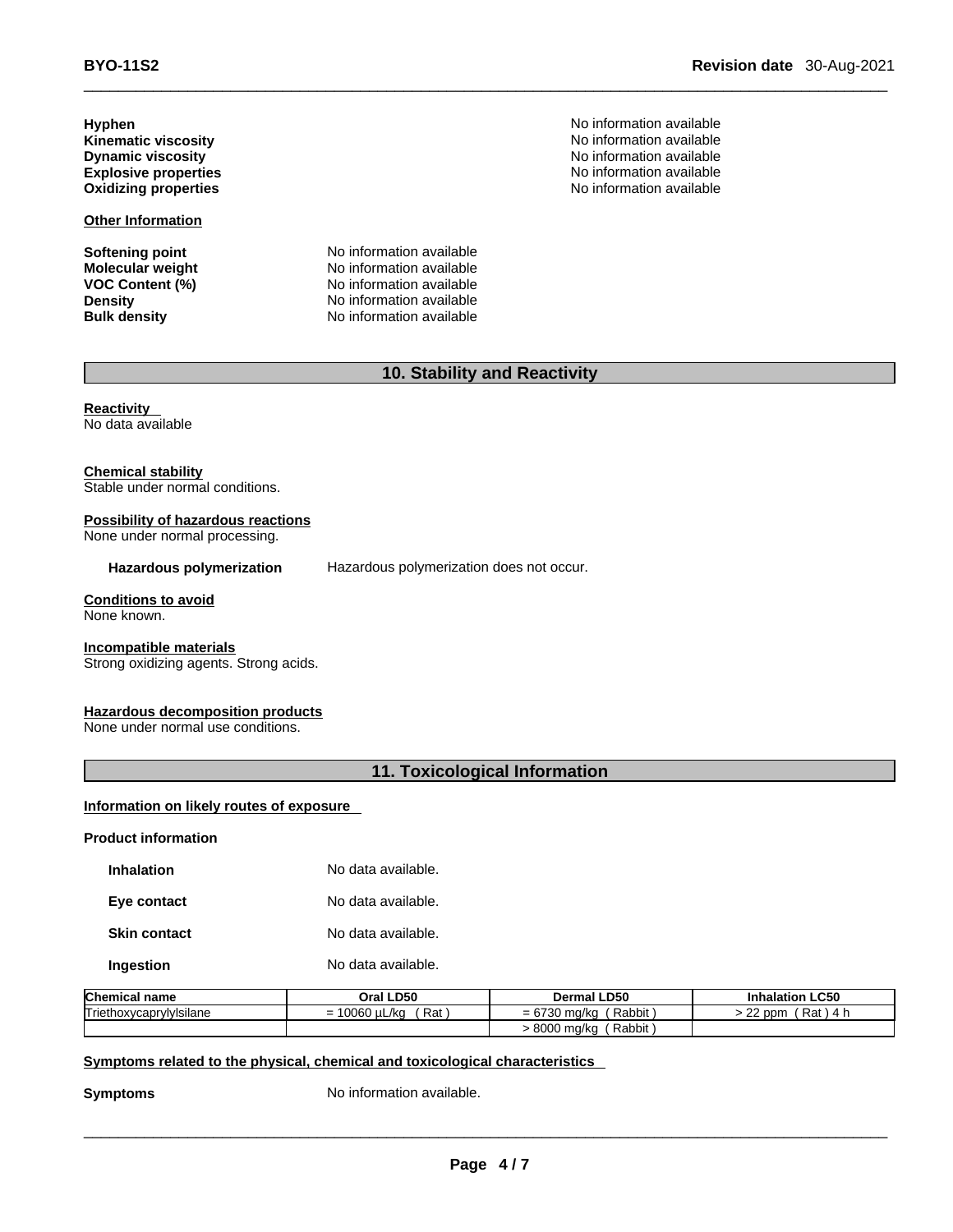# **Delayed and immediate effects as well as chronic effects from short and long-term exposure**

| <b>Skin corrosion/irritation</b>  | No information available.                                                                 |
|-----------------------------------|-------------------------------------------------------------------------------------------|
| Serious eye damage/eye irritation | No information available.                                                                 |
| <b>Irritation</b>                 | No information available.                                                                 |
| <b>Corrosivity</b>                | No information available.                                                                 |
| <b>Sensitization</b>              | No information available.                                                                 |
| Germ cell mutagenicity            | No information available.                                                                 |
| Carcinogenicity                   | This product does not contain any carcinogens or potential carcinogens as listed by OSHA, |
|                                   | IARC or NTP.                                                                              |
| <b>Reproductive toxicity</b>      | No information available.                                                                 |
| <b>STOT - single exposure</b>     | No information available.                                                                 |
| <b>STOT - repeated exposure</b>   | No information available.                                                                 |
| <b>Aspiration hazard</b>          | No information available.                                                                 |

# **12. Ecological Information**

# **Ecotoxicity**

Very toxic to aquatic life with long lasting effects

| <b>Chemical name</b>    | Algae/aguatic plants | Fish                            | Crustacea |
|-------------------------|----------------------|---------------------------------|-----------|
| Triethoxycaprylylsilane |                      | 0.055: 96 h Oncorhynchus mykiss |           |
|                         |                      | ma/L LC50 flow-through          |           |

# **Persistence and degradability**

No information available.

# **Bioaccumulation**

No information available.

**Other adverse effects** No information available

# **13. Disposal Considerations**

| Waste treatment methods   |                                                                                                        |
|---------------------------|--------------------------------------------------------------------------------------------------------|
| <b>Disposal of wastes</b> | Disposal should be in accordance with applicable regional, national and local laws and<br>regulations. |
| Contaminated packaging    | Disposal should be in accordance with applicable regional, national and local laws and<br>regulations. |

| <b>14. Transport Information</b> |                         |  |
|----------------------------------|-------------------------|--|
| <b>DOT</b>                       | Not regulated           |  |
| ICAO (air)                       | Not regulated           |  |
| <b>IATA</b>                      | Not regulated           |  |
| <b>IMDG</b>                      | Not regulated           |  |
| RID                              | Not regulated           |  |
| <b>ADR</b>                       | Not regulated Regulated |  |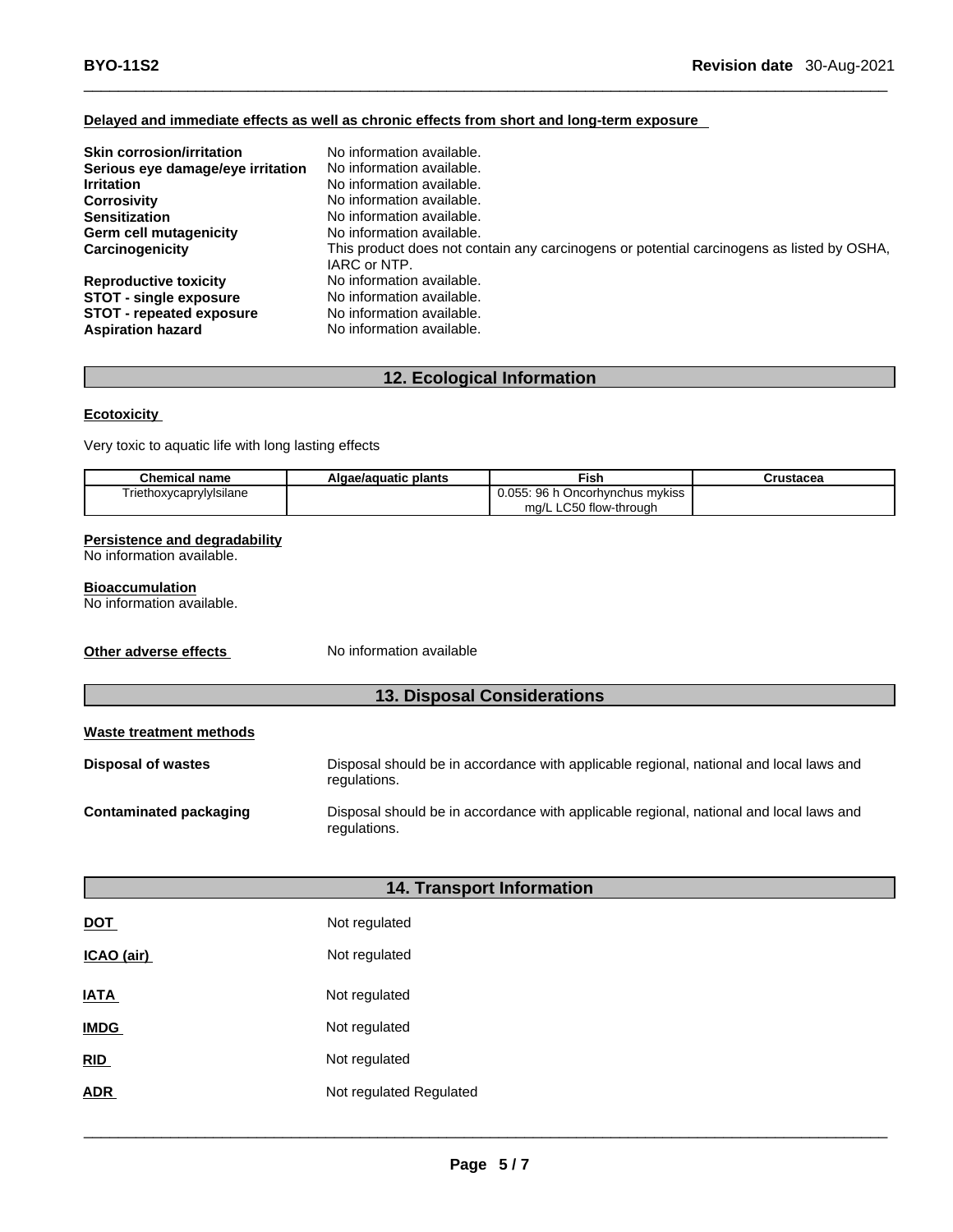# **15. Regulatory information**

| <b>International Inventories</b> |          |  |
|----------------------------------|----------|--|
| TSCA                             | Complies |  |
| <b>DSL/NDSL</b>                  | Complies |  |
| <b>EINECS/ELINCS</b>             | Complies |  |
| ENCS                             | Complies |  |
| IECSC                            | Complies |  |
| KECL                             | Complies |  |
| PICCS                            | Complies |  |
| <b>AICS</b>                      | Complies |  |
|                                  |          |  |

 **Legend:** 

**TSCA** - United States Toxic Substances Control Act Section 8(b) Inventory

**DSL/NDSL** - Canadian Domestic Substances List/Non-Domestic Substances List

 **EINECS/ELINCS** - European Inventory of Existing Chemical Substances/European List of Notified Chemical Substances

**ENCS** - Japan Existing and New Chemical Substances

**IECSC** - China Inventory of Existing Chemical Substances

**KECL** - Korean Existing and Evaluated Chemical Substances

**PICCS** - Philippines Inventory of Chemicals and Chemical Substances

**AICS** - Australian Inventory of Chemical Substances

# **US Federal Regulations**

#### **SARA 313**

Section 313 of Title III of the Superfund Amendments and Reauthorization Act of 1986 (SARA). This product does not contain any chemicals which are subject to the reporting requirements of the Act and Title 40 of the Code of Federal Regulations, Part 372

#### **SARA 311/312 Hazard Categories**

| Acute health hazard               | N٥ |  |
|-----------------------------------|----|--|
| <b>Chronic Health Hazard</b>      | N٥ |  |
| Fire hazard                       | N٥ |  |
| Sudden release of pressure hazard | N٥ |  |
| <b>Reactive Hazard</b>            | N٥ |  |

# **CWA (Clean WaterAct)**

This product does not contain any substances regulated as pollutants pursuant to the Clean Water Act (40 CFR 122.21 and 40 CFR 122.42)

# **CERCLA**

This material, as supplied, does not contain any substances regulated as hazardous substances under the Comprehensive Environmental Response Compensation and Liability Act (CERCLA) (40 CFR 302) or the Superfund Amendments and Reauthorization Act (SARA) (40 CFR 355). There may be specific reporting requirements at the local, regional, or state level pertaining to releases of this material

# **US State Regulations**

# **California Proposition 65**

This product does not contain any Proposition 65 chemicals

# **U.S. State Right-to-Know Regulations**

This product does not contain any substances regulated by state right-to-know regulations